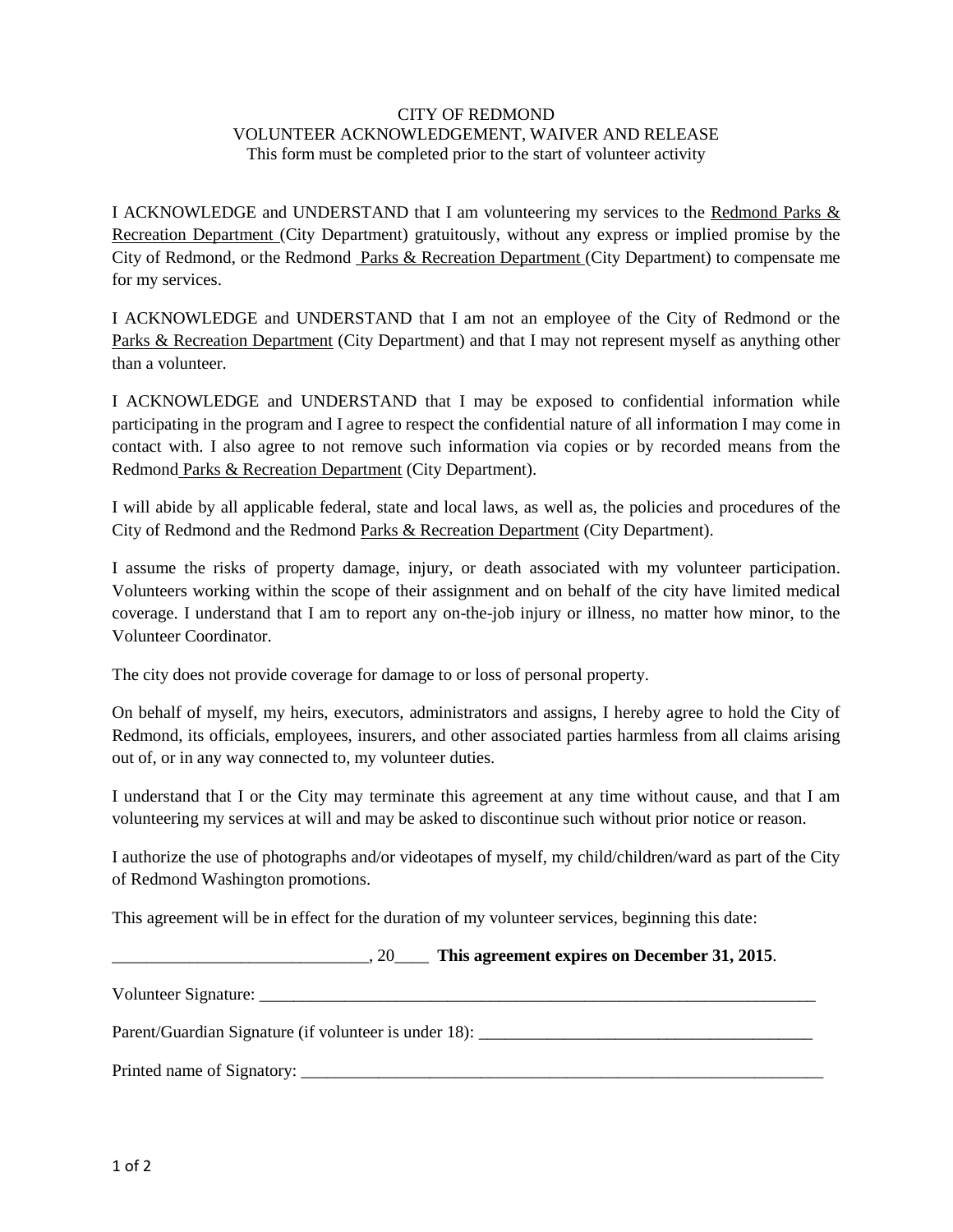## (Optional Information)

| In case of emergency, please contact: |  |  |
|---------------------------------------|--|--|
|                                       |  |  |
|                                       |  |  |